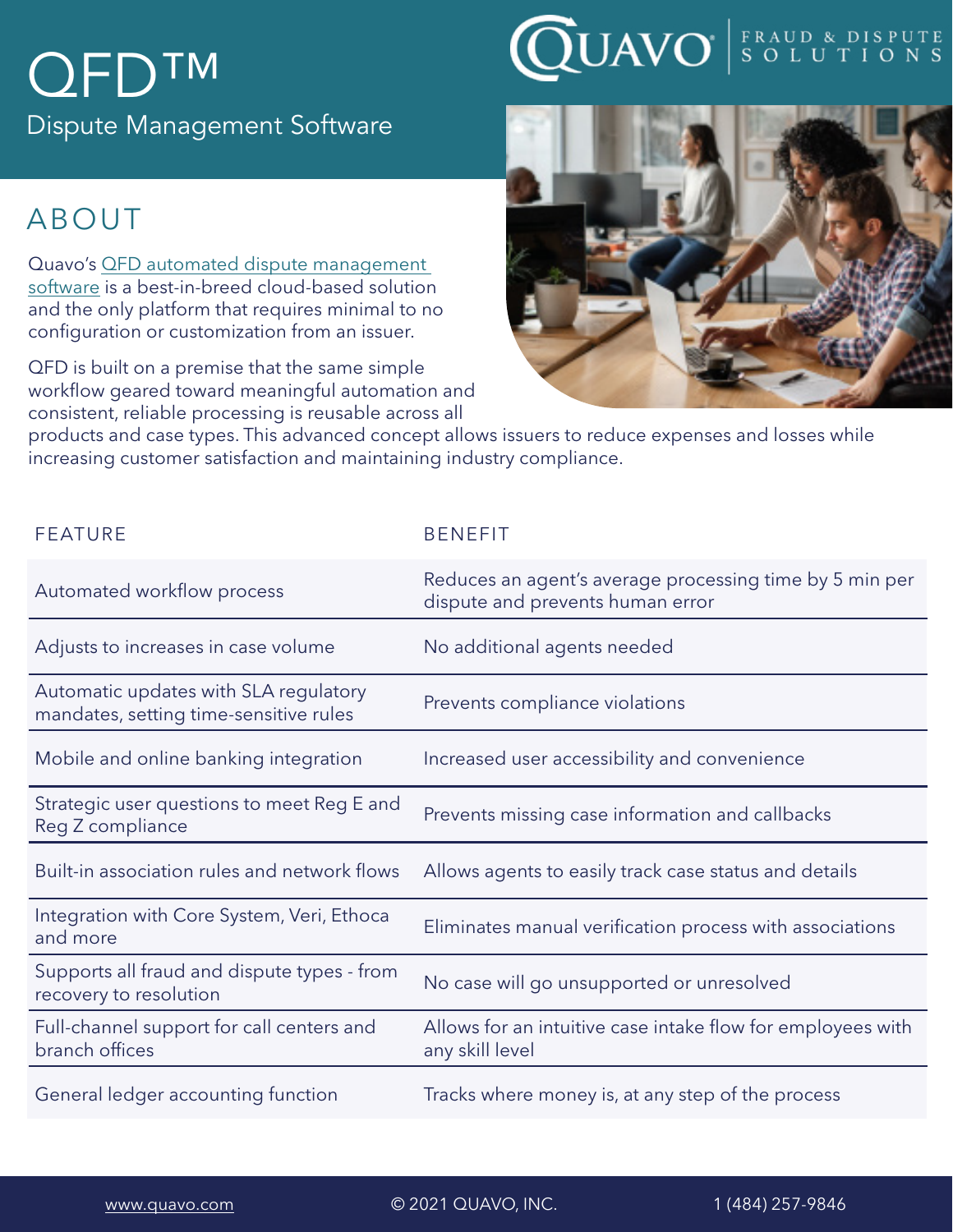# QFD™ Automated Dispute Management Software

#### IMPROVE ACCOUNT HOLDER EXPERIENCE

Fraud and disputes are moments that matter in the life of your account holder. QFD

offers online filing, status and communication so they can easily stay informed and provide information, greatly increasing satisfaction with the process.

#### RETURN ON INVESTMENT

QFD gives organizations the power to reduce operational expenses while minimizing fraud losses and improving workflows. Claims will be resolved quicker and with less manual intervention and processing will be faster and more accurate.



#### QFD WORKFLOW

ENHANCED CONFIGURATIONS Merchant collaboration to save chargeback fees • CRM integration on the front and back end to improve member experience • Self service allows members to dispute transactions, check status, and take action on cases in progress Reporting and analytics review data in real time to make and recommend decisions based on regulations • Enhanced work routing with a customizable framework and prioritization • Association connectivity automates most actions through web services and robotic integration Enhance Obtain More Information Analyze Information & Decide Execute Take Action on Decisions Resolve Close Case & Monitor Collect Gather Case Details UNIVERSAL ACTIONS (Non-process related tasks) • Withdraw/Resume • Add Transactions • Add Correspondence • Add Note • Attach Document • Add Accounting Step • Reclassify Case • View Statements • Add Suspect/Police • View Related Cases

[www.quavo.com](http://www.quavo.com) © 2021 QUAVO, INC. 1 (484) 257-9846